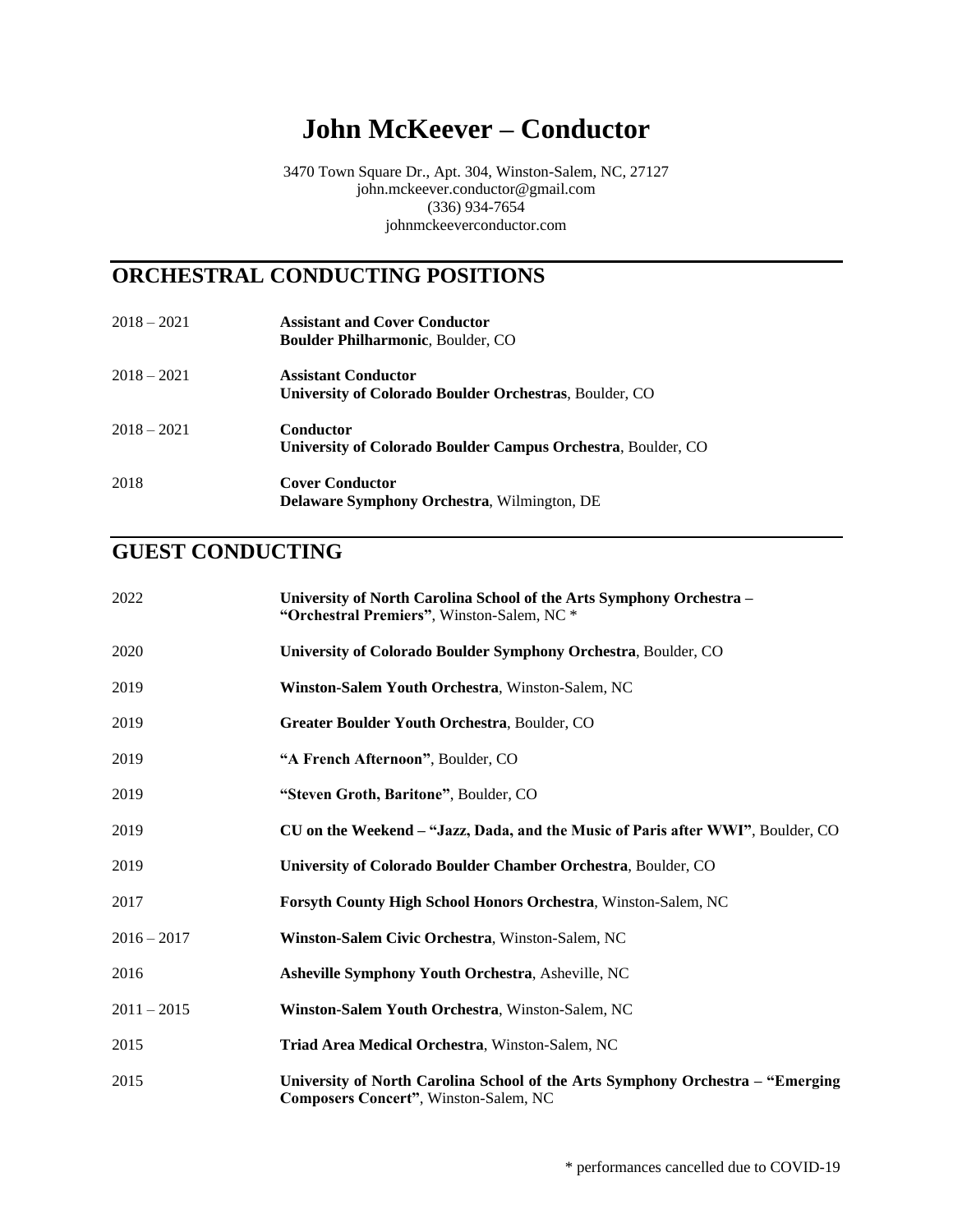# **OPERA AND BALLET CONDUCTING**

| 2022             | <b>Guest Music Director</b><br>A.J. Fletcher Opera Institute - Volpone, Winston-Salem, NC                                                                                                                                                                                                                                                                 |
|------------------|-----------------------------------------------------------------------------------------------------------------------------------------------------------------------------------------------------------------------------------------------------------------------------------------------------------------------------------------------------------|
| $2021 -$ Present | <b>Assistant Conductor</b><br>Piedmont Opera, Winston-Salem, NC<br>Works Assisted:<br>Suor Angelica<br>Gianni Schicchi                                                                                                                                                                                                                                    |
| 2021             | $\bullet$<br><b>Music Director</b><br>Miss Havisham's Wedding Night, Boulder, CO                                                                                                                                                                                                                                                                          |
| 2020             | <b>Music Director</b><br>Neighborhood Opera Projects - Mavra, Pittsburgh, PA *                                                                                                                                                                                                                                                                            |
| $2019 - 2020$    | <b>Assistant Conductor</b><br>Eklund Opera Program, Boulder, CO<br>Works Assisted:<br>Le nozze di Figaro *<br>$\bullet$<br>It's a Wonderful Life (Heggie)<br>$\bullet$                                                                                                                                                                                    |
| 2018             | <b>Music Director</b><br>Piedmont Opera - The Pirates of Penzance, Winston-Salem, NC                                                                                                                                                                                                                                                                      |
| 2017             | <b>Music Director</b><br>The Smith Civic Center - Amahl and the Night Visitors, Lexington, NC                                                                                                                                                                                                                                                             |
| $2012 - 2017$    | <b>Assistant Conductor</b><br>Piedmont Opera, Winston-Salem, NC<br>Works Assisted:<br>Silent Night (Kevin Puts)<br>$\bullet$<br>L'Italiana in Algeri<br>$\bullet$<br><b>Tosca</b><br>$\bullet$<br>Rigoletto<br>$\bullet$<br>Die Zauberflöte<br>Madama Butterfly<br>$\bullet$<br>Der Fliegende Holländer<br>$\bullet$<br>Il barbiere di Siviglia<br>Carmen |
| 2016             | <b>Shadow Conductor</b><br>The American Ballet Theatre, New York City, NY                                                                                                                                                                                                                                                                                 |
| 2016             | <b>Guest Artist</b><br>A.J. Fletcher Opera Institute - Il cappello di paglia di Firenze, Winston-Salem, NC                                                                                                                                                                                                                                                |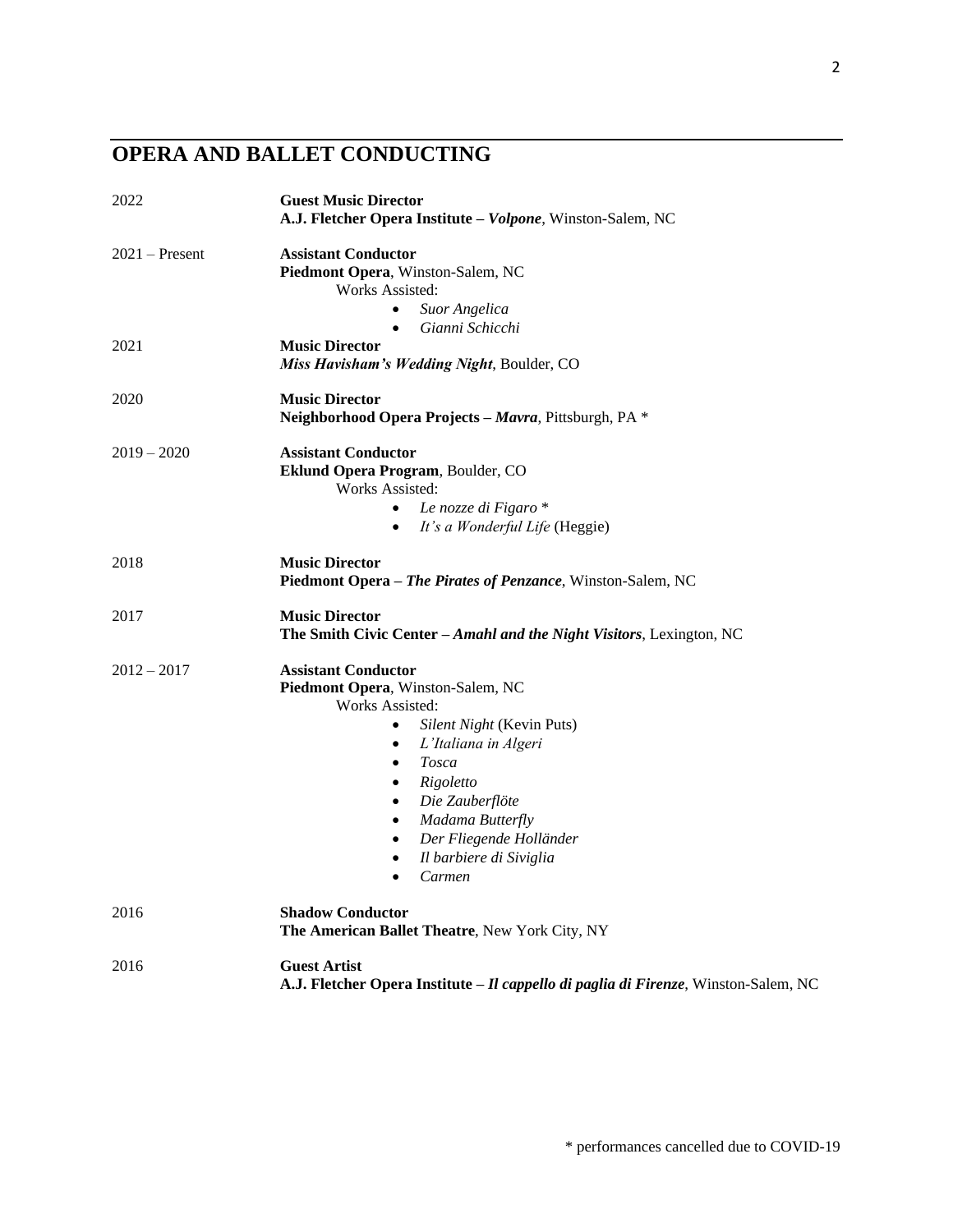**A.J. Fletcher Opera Institute**, Winston-Salem, NC

Works Assisted:

- *The Consul*
- *Die Fledermaus*
- *La finta giardiniera*
- *Les contes d'Hoffmann*
- *Owen Wingrave*
- *La Rondine*
- *Die lustigen weiber von Windsor*
- 2014 2015 **Associate Conductor University of North Carolina School of the Arts –** *The Nutcracker*, Winston-Salem, NC

### **MUSICAL THEATRE WORK**

| $2020$ – Present | <b>Co-Host and Creator</b><br><b>Musical Minutes with John and John Podcast</b>                                                                                                                                                    |
|------------------|------------------------------------------------------------------------------------------------------------------------------------------------------------------------------------------------------------------------------------|
| 2017             | Conductor<br>Community Theatre of Greensboro - The Wizard of Oz, Greensboro, NC                                                                                                                                                    |
| 2017             | <b>Music Director</b><br>Acting Out! - The 25 <sup>th</sup> Annual Putnam County Spelling Bee, Winston-Salem, NC                                                                                                                   |
| $2014 - 2016$    | <b>Music Director</b><br>Twin City Stage, Winston-Salem, NC<br><b>Works Conducted:</b><br>Little Women: the Musical<br>$\bullet$<br>Broadway's Greatest Pairings (creator and pianist)<br>$\bullet$<br>Into the Woods<br>$\bullet$ |
| $2014 - 2016$    | <b>Assistant Conductor</b><br>Piedmont Opera, Winston-Salem, NC<br>Works Assisted:<br>The Follies of American Politics<br>A Little Night Music<br>South Pacific<br>$\bullet$                                                       |
| 2013             | Conductor<br>University of North Carolina School of the Arts - She Loves Me, Winston-Salem, NC                                                                                                                                     |
| 2013             | <b>Music Director</b><br>St. Anne's Episcopal Church – Sondheim Evening, Winston-Salem, NC                                                                                                                                         |
| 2012             | Conductor<br>University of North Carolina School of the Arts - Studio IV Cabaret, Winston-Salem,<br><b>NC</b>                                                                                                                      |
| 2011             | <b>Assistant Conductor</b><br>University of North Carolina School of the Arts - 1776, Winston-Salem, NC                                                                                                                            |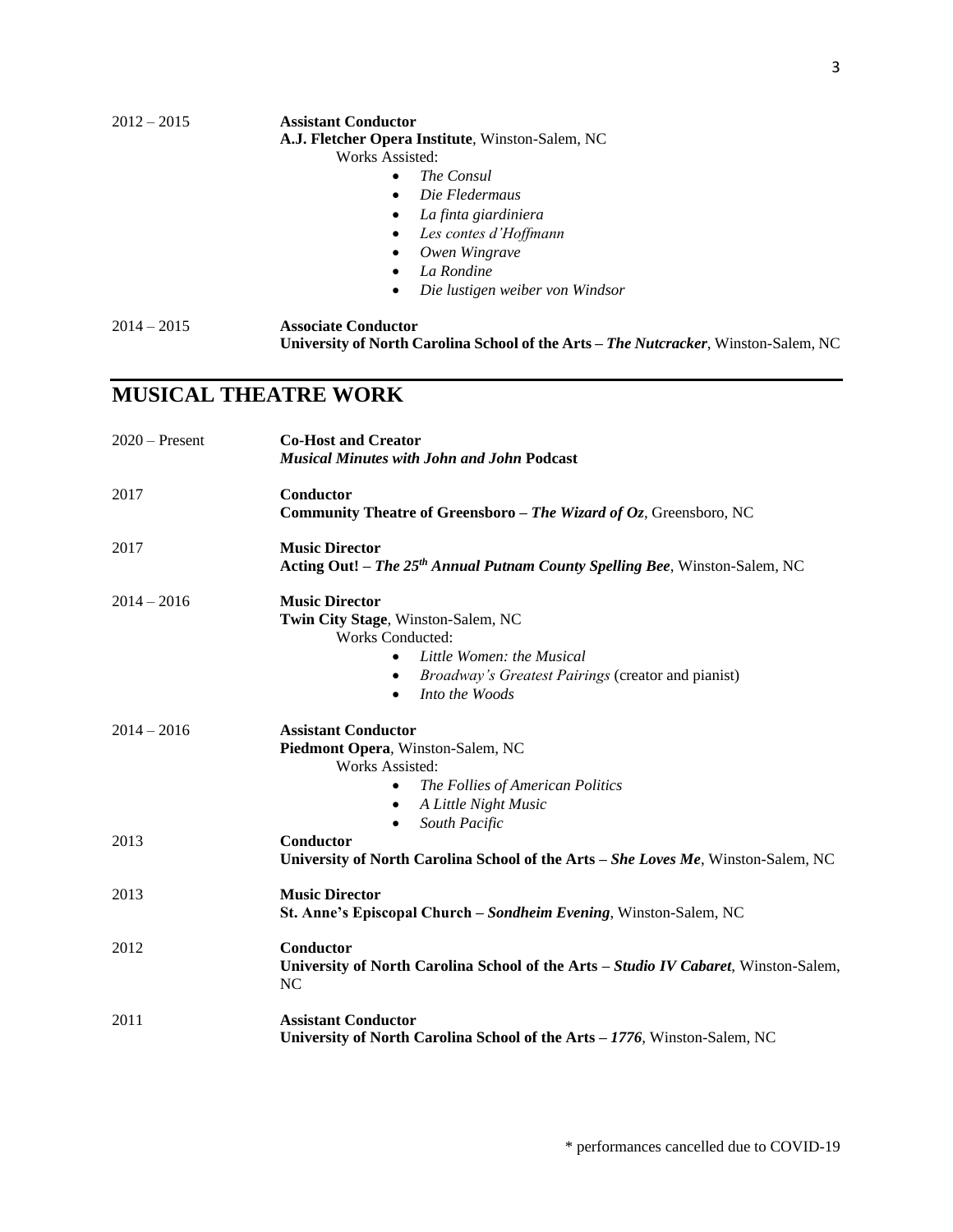## **SUMMER MUSIC FESTIVALS**

| 2020 | <b>Assistant Conductor</b>                                |
|------|-----------------------------------------------------------|
|      | <b>Chicago Summer Opera, Chicago, IL *</b>                |
|      | Works Assisted:                                           |
|      | Alcina                                                    |
|      | Hänsel und Gretel                                         |
| 2019 | <b>Apprentice Conductor</b>                               |
|      | <b>Opera NEO, San Diego, CA</b>                           |
|      | Works Assisted:                                           |
|      | Eugene Onegin                                             |
|      | La Cenerentola<br>$\bullet$                               |
| 2019 | <b>Conducting Student</b>                                 |
|      | <b>Mostly Modern Festival, Saratoga Springs, NY</b>       |
| 2015 | <b>Conducting Student</b>                                 |
|      | <b>Atlantic Music Festival, Waterville, ME</b>            |
| 2013 | <b>Conducting Fellow</b>                                  |
|      | <b>The Monteux School and Music Festival, Hancock, ME</b> |

## **TEACHING EXPERIENCE**

| $2021 -$ Present | <b>Performing Artist</b><br><b>University of North Carolina School of the Arts, Winston-Salem, NC</b>                         |
|------------------|-------------------------------------------------------------------------------------------------------------------------------|
| $2017 - 2018$    | <b>Performing Artist</b><br>University of North Carolina School of the Arts, Winston-Salem, NC                                |
| 2017             | Visiting Professor – "Brief History of Musical Theatre"<br>University of North Carolina School of the Arts, Winston-Salem, NC |
| $2011 - 2013$    | Teaching Assistant – "Aural Skills"<br>University of North Carolina School of the Arts, Winston-Salem, NC                     |

### **PROFESSIONAL MEMBERSHIPS**

| $2014 -$ Present | The League of American Orchestras |  |
|------------------|-----------------------------------|--|
|------------------|-----------------------------------|--|

2012 – Present **The International Conductors Guild**

#### **HONORS & AWARDS**

| 2021 | <b>Recipient</b>                                                            |
|------|-----------------------------------------------------------------------------|
|      | <b>Dean's Grant Award</b>                                                   |
|      | \$400 award from the College of Music at the University of Colorado Boulder |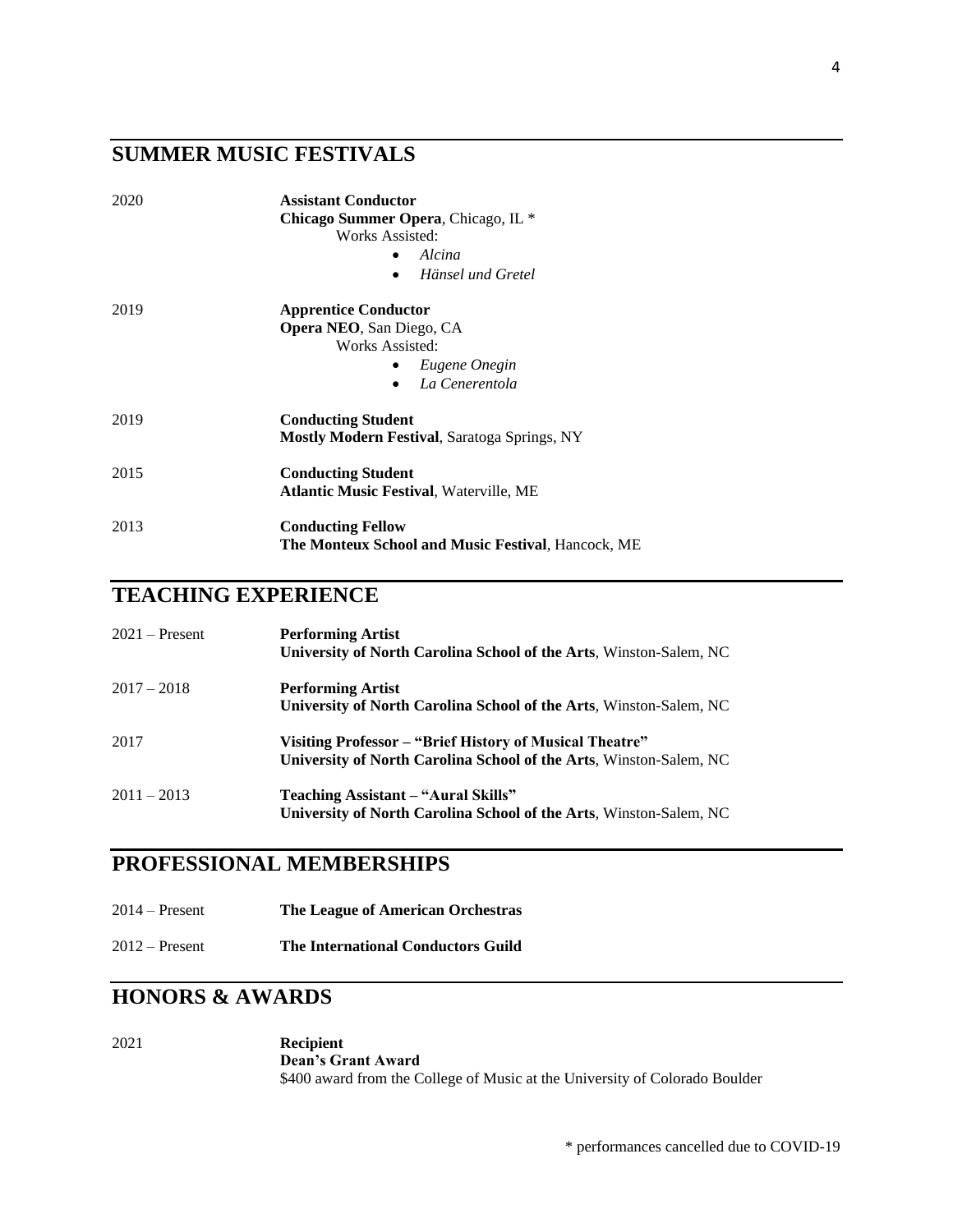| 2021          | Recipient<br><b>Summer Graduate School Fellowship</b><br>\$6,000 Fellowship from the Graduate School at the University of Colorado Boulder  |
|---------------|---------------------------------------------------------------------------------------------------------------------------------------------|
| $2018 - 2021$ | Recipient<br>University of Colorado Boulder, Boulder, CO<br><b>Orchestral Conducting Teaching Assistant</b>                                 |
| $2014 - 2015$ | <b>Recipient</b><br>University of North Carolina School of the Arts, Winston-Salem, NC<br>Leonard Bernstein Scholarship                     |
| $2012 - 2015$ | Recipient<br>University of North Carolina School of the Arts, Winston-Salem, NC<br>Fletcher Opera Scholarship                               |
| 2012          | <b>Finalist (School of Music Nominee)</b><br>University of North Carolina School of the Arts, Winston-Salem, NC<br>Sarah Graham Kenan Award |
| 2012          | <b>Recipient</b><br>University of North Carolina School of the Arts, Winston-Salem, NC<br><b>UNCSA Foundation Career Development Grant</b>  |
| $2011 - 2012$ | Recipient<br>University of North Carolina School of the Arts, Winston-Salem, NC<br>Bill and Judy Watson Scholarship                         |
| 2011          | Recipient<br>University of North Carolina School of the Arts, Winston-Salem, NC<br><b>UNCSA Foundation Career Development Grant</b>         |
| $2009 - 2010$ | <b>Recipient</b><br>University of North Carolina School of the Arts, Winston-Salem, NC<br>Bill and Judy Watson Scholarship                  |

# **EDUCATION**

| 2018 – 2021 | <b>D.M.A.</b> Orchestral Conducting<br>Principal Teacher: Gary Lewis<br>University of Colorado Boulder, Boulder, CO.                                                       |
|-------------|----------------------------------------------------------------------------------------------------------------------------------------------------------------------------|
| 2013 – 2015 | <b>M.M.</b> Orchestral Conducting<br>Principal Teachers: James Allbritten and Christopher James Lees<br>University of North Carolina School of the Arts, Winston-Salem, NC |
| 2009 – 2013 | <b>B.M.</b> Double Bass Performance<br>Principal Teacher: Paul Sharpe<br>University of North Carolina School of the Arts, Winston-Salem, NC                                |